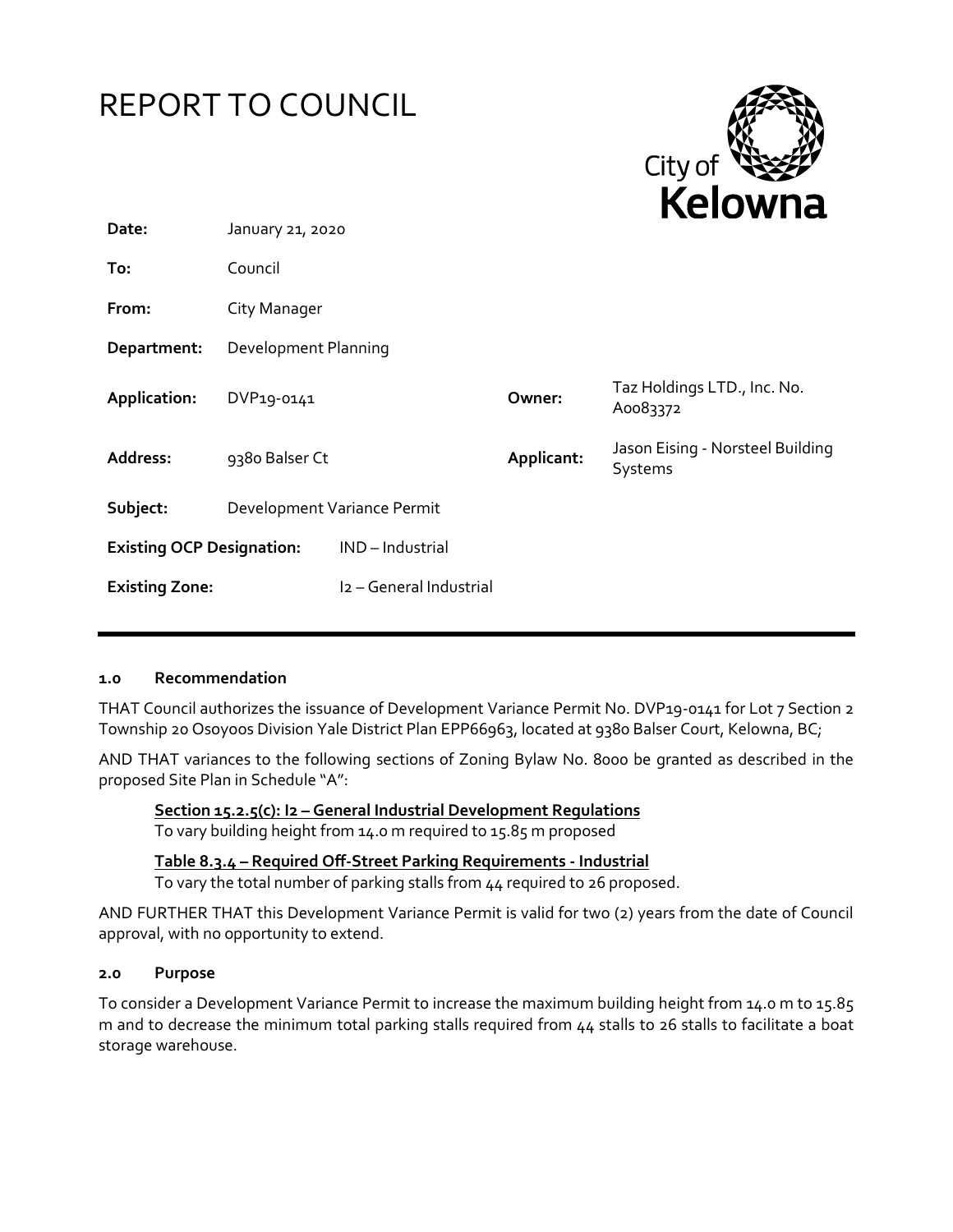#### **3.0 Development Planning**

Development Planning Staff are recommending support for the proposed variances to increase building height and reduce the total number of required parking stalls as it pertains to the use and operation of the proposed boat storage warehouse facility. The applicant is seeking a building height variance for an additional 1.85 m which would allow the building to accommodate additional boats for storage as constructing a taller structure will allow for additional storage capacity. The increase in building height is not expected to impact adjacent properties considering the industrial neighbourhood context.

In addition to the proposed building height variance the applicant is requesting a variance to the total number of required parking stalls. The boat storage operation will use a valet service to deliver boats from an off-site drop off location to the subject property. This service will limit the need for customers to attend the subject property in order to drop off their boat to be stored. Boats that are being delivered from the drop off location to the subject property will be brought to the location by truck and trailers, directly into the service area or storage area of the building. Moreover, the applicant has indicated that a maximum of 12 staff are anticipated to be on-site at any given time, which will further reduce the need for parking.

Furthermore, the subject property is a suitable location for the proposed boat storage facility as this use is much better suited to an industrial area outside the urban core than a property on the lakefront, in an urban center, or in close proximity to any urban boat launch.

## **4.0 Proposal**

#### 4.1 Project Description

The subject lot was created in 2015 as part of an 8-lot subdivision and has remained undeveloped since. The developer is proposing to construct an 8,640  $m<sup>2</sup>$  boat storage facility with an ancillary boat storage maintenance area within the building.

#### 4.2 Site Context

The subject property is located in the Highway 97 City Sector near the intersection of Jim Bailey Road and Potterton Road, and just north of Vernon Creek Linear Park. The surrounding neighbourhood is largely comprised of industrially zoned properties with some agriculturally zoned parcels to the east and south east.

| <b>Orientation</b> | Zoning                  | <b>Land Use</b> |
|--------------------|-------------------------|-----------------|
| North              | l3 – Heavy Industrial   | Industrial      |
| East               | A1 – Agriculture 1      | Vacant lands    |
| South              | I2 - General Industrial | Industrial      |
| West               | I2 – General Industrial | Industrial      |

Specifically, adjacent land uses are as follows: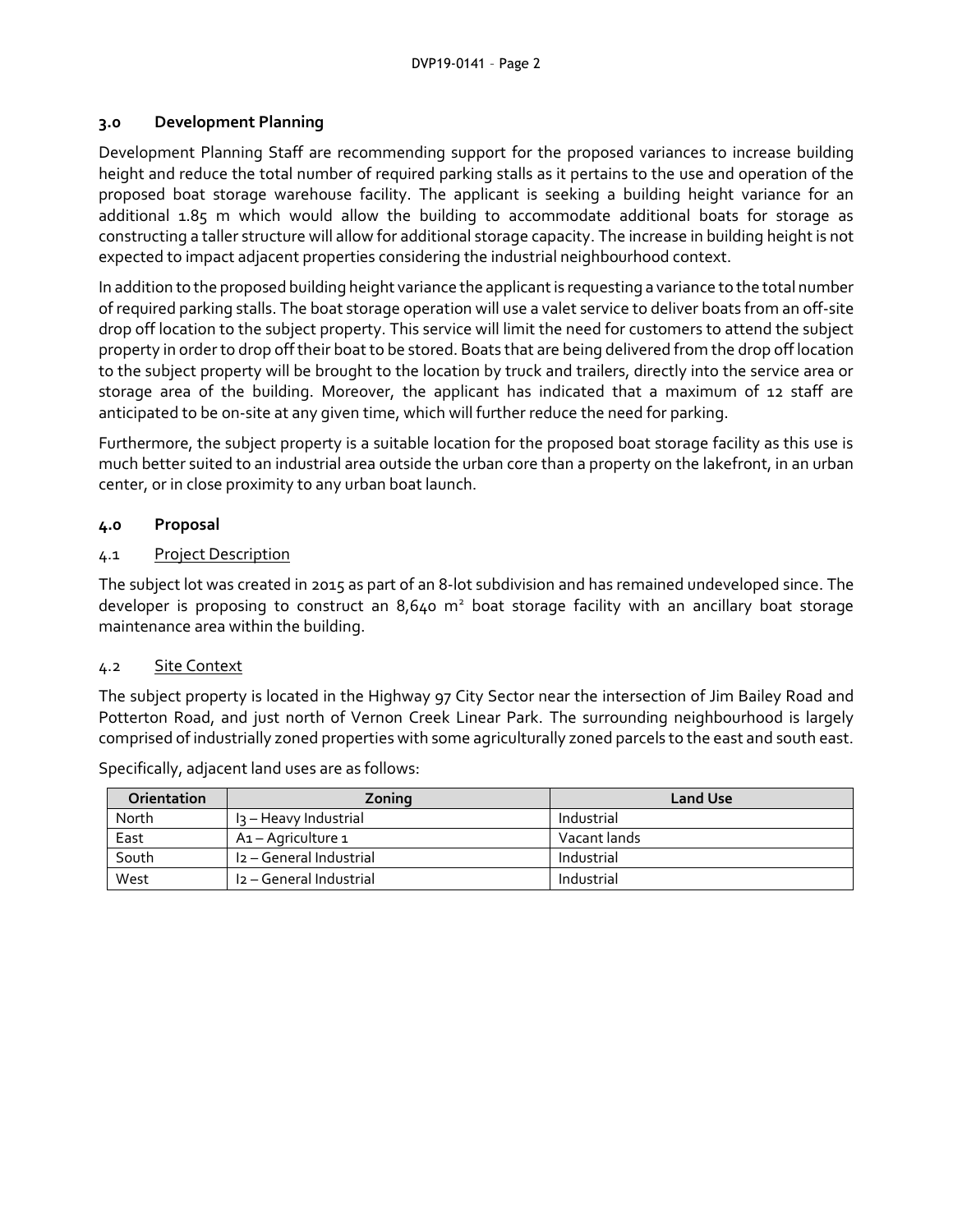

# **Subject Property Map:** 9380 Balser Court

# 4.3 Zoning Analysis Table

| <b>Zoning Analysis Table</b>                                                                                 |                                               |                                               |  |  |
|--------------------------------------------------------------------------------------------------------------|-----------------------------------------------|-----------------------------------------------|--|--|
| <b>CRITERIA</b>                                                                                              | <b>I2 ZONE REQUIREMENTS</b>                   | <b>PROPOSAL</b>                               |  |  |
| <b>Development Requlations</b>                                                                               |                                               |                                               |  |  |
| Max. Floor Area Ratio                                                                                        | 1.5                                           | 0.60                                          |  |  |
| Max. Site Coverage (buildings)                                                                               | 60%                                           | 60%                                           |  |  |
| Max. Height                                                                                                  | 14.0 m                                        | $15.85 \, \text{m}$ 0                         |  |  |
| Min. Front Yard                                                                                              | 7.5 <sub>m</sub>                              | 12.15 m                                       |  |  |
| Min. Side Yard (west)                                                                                        | 0.0 <sub>m</sub>                              | 2.26 m                                        |  |  |
| Min. Side Yard (east)                                                                                        | 0.0 <sub>m</sub>                              | 21.57 m                                       |  |  |
| Min. Rear Yard                                                                                               | 0.0 <sub>m</sub>                              | 2.26 m                                        |  |  |
| <b>Other Regulations</b>                                                                                     |                                               |                                               |  |  |
|                                                                                                              | 44 Parking Stalls (0.5 per 100 m <sup>2</sup> | 26 Parking Stalls (0.3 per 100 m <sup>2</sup> |  |  |
| Min. Parking Requirements                                                                                    | GFA)                                          | $GFA)$ <sup>2</sup>                           |  |  |
| Min. Bicycle Parking                                                                                         | 26 Class II stalls                            | 26 Class II stalls                            |  |  |
| Min. Loading Stalls                                                                                          | 5 Loading Stalls                              | 5 Loading Stalls                              |  |  |
| <b>O</b> Indicates a requested variance to increase building height from 14.0 m required to 15.85 m proposed |                                               |                                               |  |  |
| 2 Indicates a requested variance to reduce parking stalls from LL required to 26 proposed                    |                                               |                                               |  |  |

<sup>2</sup> Indicates a requested variance to reduce parking stalls from 44 required to 26 proposed.